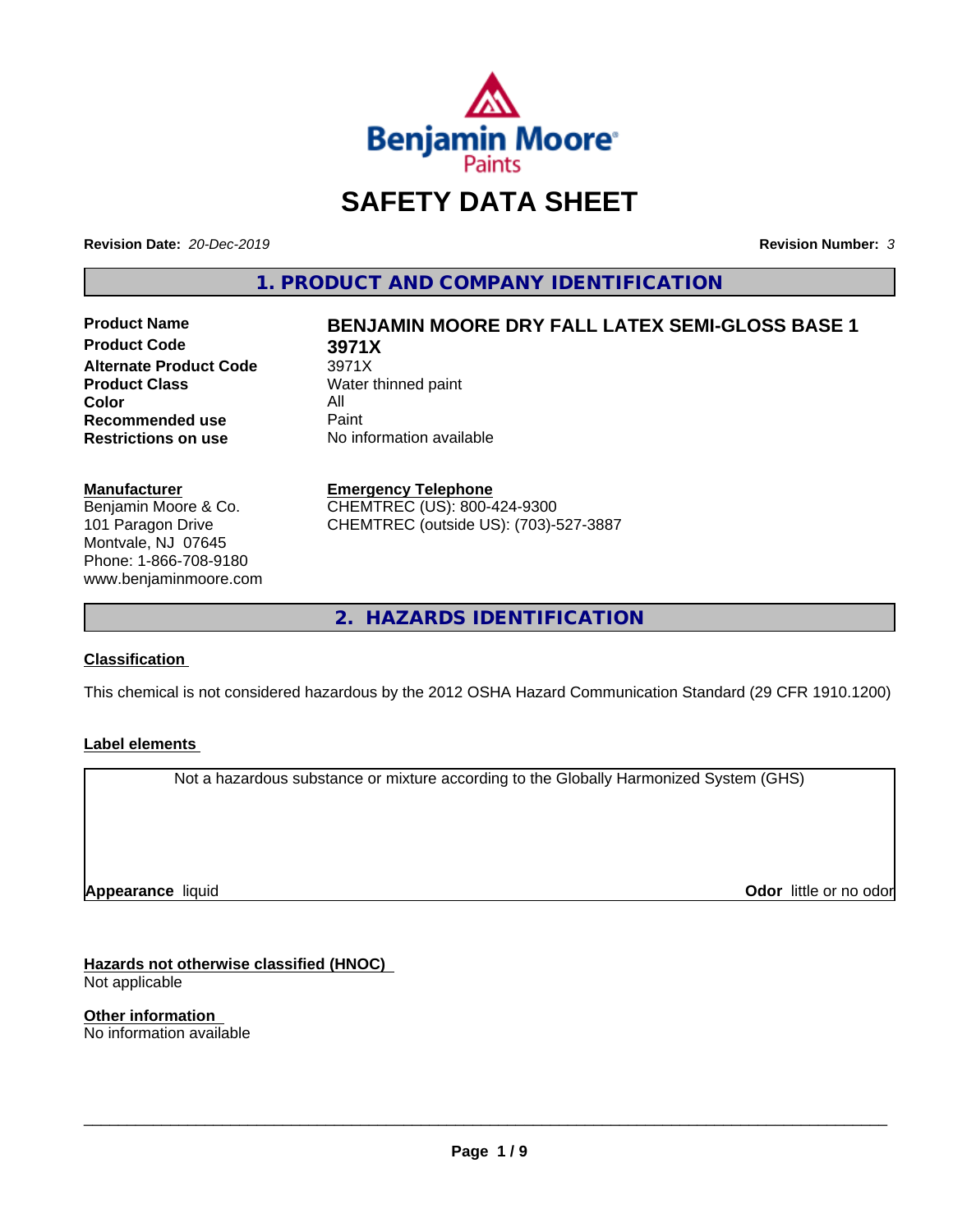## **3. COMPOSITION INFORMATION ON COMPONENTS**

\_\_\_\_\_\_\_\_\_\_\_\_\_\_\_\_\_\_\_\_\_\_\_\_\_\_\_\_\_\_\_\_\_\_\_\_\_\_\_\_\_\_\_\_\_\_\_\_\_\_\_\_\_\_\_\_\_\_\_\_\_\_\_\_\_\_\_\_\_\_\_\_\_\_\_\_\_\_\_\_\_\_\_\_\_\_\_\_\_\_\_\_\_

| <b>Chemical name</b>                      | CAS No.    | Weight-%  |
|-------------------------------------------|------------|-----------|
| Titanium dioxide                          | 13463-67-7 | $10 - 15$ |
| Limestone                                 | 1317-65-3  | - 5       |
| Kaolin                                    | 1332-58-7  | - 5       |
| Propanoic acid, 2-methyl-, monoester with | 25265-77-4 | - 5       |
| 2,2,4-trimethyl-1,3-pentanediol           |            |           |

|                                                  | 4. FIRST AID MEASURES                                                                                    |
|--------------------------------------------------|----------------------------------------------------------------------------------------------------------|
| <b>General Advice</b>                            | No hazards which require special first aid measures.                                                     |
| <b>Eye Contact</b>                               | Rinse thoroughly with plenty of water for at least 15 minutes and consult a<br>physician.                |
| <b>Skin Contact</b>                              | Wash off immediately with soap and plenty of water while removing all<br>contaminated clothes and shoes. |
| <b>Inhalation</b>                                | Move to fresh air. If symptoms persist, call a physician.                                                |
| Ingestion                                        | Clean mouth with water and afterwards drink plenty of water. Consult a physician<br>if necessary.        |
| <b>Most Important</b><br><b>Symptoms/Effects</b> | None known.                                                                                              |
| <b>Notes To Physician</b>                        | Treat symptomatically.                                                                                   |

**5. FIRE-FIGHTING MEASURES**

| <b>Suitable Extinguishing Media</b>                                              | Use extinguishing measures that are appropriate to local<br>circumstances and the surrounding environment.                                   |
|----------------------------------------------------------------------------------|----------------------------------------------------------------------------------------------------------------------------------------------|
| Protective equipment and precautions for firefighters                            | As in any fire, wear self-contained breathing apparatus<br>pressure-demand, MSHA/NIOSH (approved or equivalent)<br>and full protective gear. |
| <b>Specific Hazards Arising From The Chemical</b>                                | Closed containers may rupture if exposed to fire or<br>extreme heat.                                                                         |
| <b>Sensitivity to mechanical impact</b>                                          | No.                                                                                                                                          |
| Sensitivity to static discharge                                                  | No.                                                                                                                                          |
| <b>Flash Point Data</b><br>Flash point (°F)<br>Flash Point (°C)<br><b>Method</b> | Not applicable<br>Not applicable<br>Not applicable                                                                                           |
| <b>Flammability Limits In Air</b>                                                |                                                                                                                                              |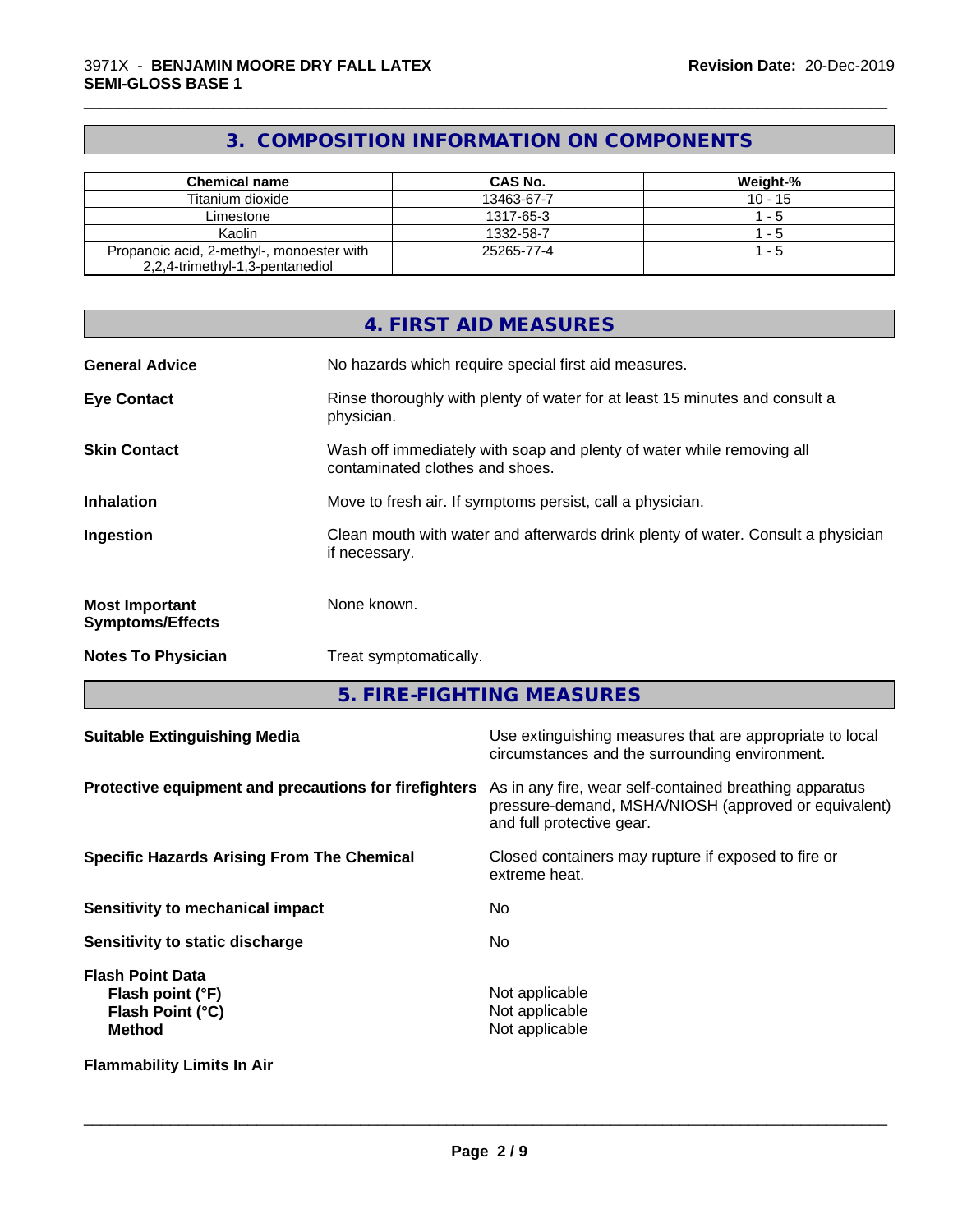#### **Lower flammability limit:**<br> **Upper flammability limit:**<br>
Upper flammability limit:<br>
Not applicable **Upper flammability limit:**

\_\_\_\_\_\_\_\_\_\_\_\_\_\_\_\_\_\_\_\_\_\_\_\_\_\_\_\_\_\_\_\_\_\_\_\_\_\_\_\_\_\_\_\_\_\_\_\_\_\_\_\_\_\_\_\_\_\_\_\_\_\_\_\_\_\_\_\_\_\_\_\_\_\_\_\_\_\_\_\_\_\_\_\_\_\_\_\_\_\_\_\_\_

|--|

#### **NFPA Legend**

- 0 Not Hazardous
- 1 Slightly
- 2 Moderate
- 3 High
- 4 Severe

*The ratings assigned are only suggested ratings, the contractor/employer has ultimate responsibilities for NFPA ratings where this system is used.*

*Additional information regarding the NFPA rating system is available from the National Fire Protection Agency (NFPA) at www.nfpa.org.*

### **6. ACCIDENTAL RELEASE MEASURES**

| <b>Personal Precautions</b>      | Avoid contact with skin, eyes and clothing. Ensure adequate ventilation.                                                                                                         |
|----------------------------------|----------------------------------------------------------------------------------------------------------------------------------------------------------------------------------|
| <b>Other Information</b>         | Prevent further leakage or spillage if safe to do so.                                                                                                                            |
| <b>Environmental precautions</b> | See Section 12 for additional Ecological Information.                                                                                                                            |
| <b>Methods for Cleaning Up</b>   | Soak up with inert absorbent material. Sweep up and shovel into suitable<br>containers for disposal.                                                                             |
|                                  | 7. HANDLING AND STORAGE                                                                                                                                                          |
| Handling                         | Avoid contact with skin, eyes and clothing. Avoid breathing vapors, spray mists or<br>sanding dust. In case of insufficient ventilation, wear suitable respiratory<br>equipment. |
| <b>Storage</b>                   | Keep container tightly closed. Keep out of the reach of children.                                                                                                                |
| <b>Incompatible Materials</b>    | No information available                                                                                                                                                         |

## **8. EXPOSURE CONTROLS/PERSONAL PROTECTION**

#### **Exposure Limits**

| <b>Chemical name</b> | <b>ACGIH TLV</b>                           | <b>OSHA PEL</b>            |
|----------------------|--------------------------------------------|----------------------------|
| Titanium dioxide     | TWA: $10 \text{ mg/m}^3$                   | 15 mg/m $3$ - TWA          |
| Limestone            | N/E                                        | 15 mg/m <sup>3</sup> - TWA |
|                      |                                            | $5 \text{ mg/m}^3$ - TWA   |
| Kaolin               | TWA: $2 \text{ mg/m}^3$ particulate matter | 15 mg/m <sup>3</sup> - TWA |
|                      | containing no asbestos and <1%             | $5 \text{ mg/m}^3$ - TWA   |
|                      | crystalline silica, respirable particulate |                            |
|                      | matter                                     |                            |

#### **Legend**

ACGIH - American Conference of Governmental Industrial Hygienists Exposure Limits OSHA - Occupational Safety & Health Administration Exposure Limits N/E - Not Established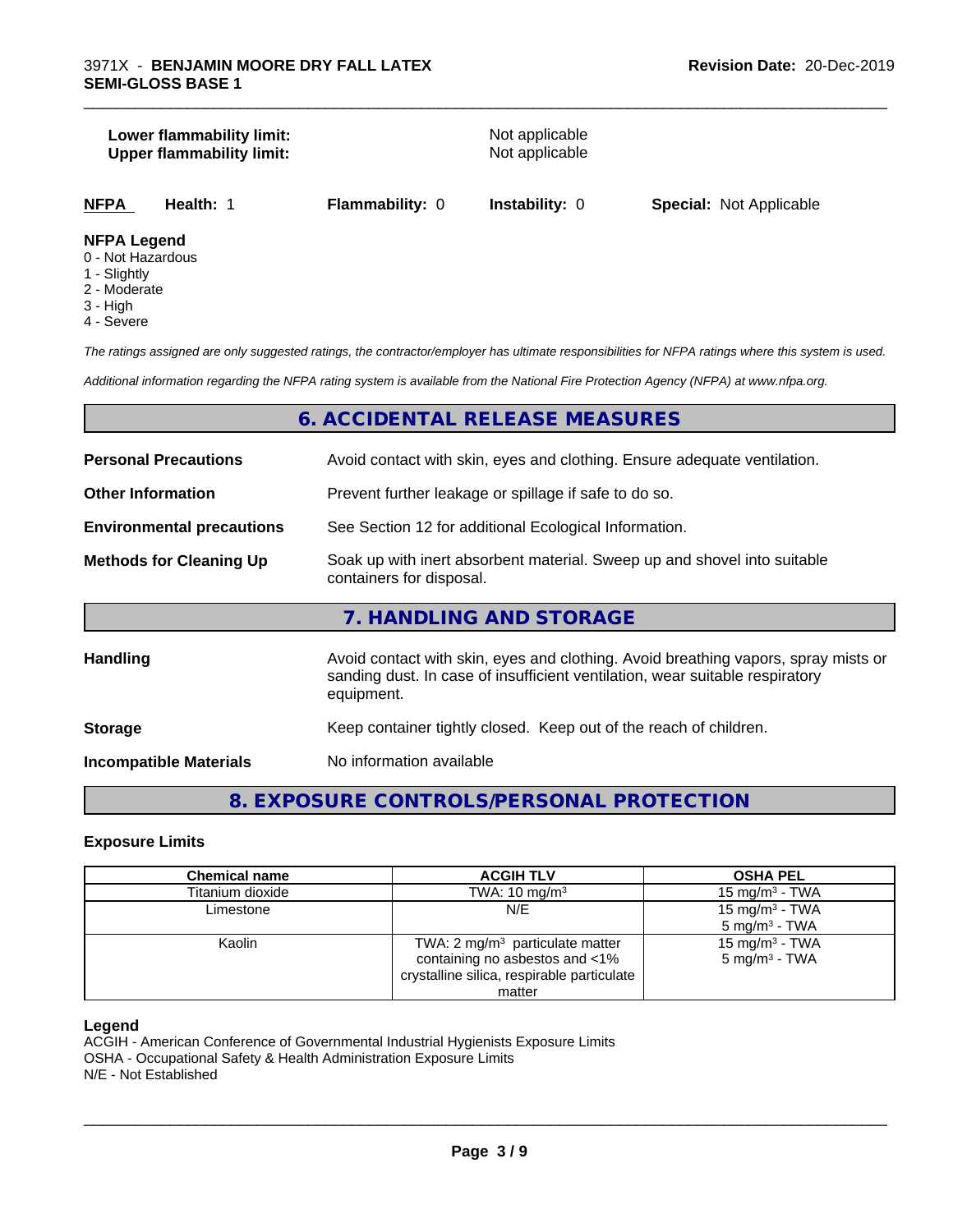| <b>Engineering Measures</b>          | Ensure adequate ventilation, especially in confined areas.               |
|--------------------------------------|--------------------------------------------------------------------------|
| <b>Personal Protective Equipment</b> |                                                                          |
| <b>Eye/Face Protection</b>           | Safety glasses with side-shields.                                        |
| <b>Skin Protection</b>               | Protective gloves and impervious clothing.                               |
| <b>Respiratory Protection</b>        | In case of insufficient ventilation wear suitable respiratory equipment. |
| <b>Hygiene Measures</b>              | Avoid contact with skin, eyes and clothing. Remove and wash contaminated |

clothing before re-use. Wash thoroughly after handling.

\_\_\_\_\_\_\_\_\_\_\_\_\_\_\_\_\_\_\_\_\_\_\_\_\_\_\_\_\_\_\_\_\_\_\_\_\_\_\_\_\_\_\_\_\_\_\_\_\_\_\_\_\_\_\_\_\_\_\_\_\_\_\_\_\_\_\_\_\_\_\_\_\_\_\_\_\_\_\_\_\_\_\_\_\_\_\_\_\_\_\_\_\_

## **9. PHYSICAL AND CHEMICAL PROPERTIES**

| Appearance                           | liquid                   |
|--------------------------------------|--------------------------|
| Odor                                 | little or no odor        |
| <b>Odor Threshold</b>                | No information available |
| Density (Ibs/gal)                    | $10.3 - 10.4$            |
| <b>Specific Gravity</b>              | $1.23 - 1.25$            |
| pH                                   | No information available |
| <b>Viscosity (cps)</b>               | No information available |
| Solubility(ies)                      | No information available |
| <b>Water solubility</b>              | No information available |
| <b>Evaporation Rate</b>              | No information available |
| Vapor pressure                       | No information available |
| <b>Vapor density</b>                 | No information available |
| Wt. % Solids                         | $45 - 55$                |
| Vol. % Solids                        | $35 - 45$                |
| Wt. % Volatiles                      | $45 - 55$                |
| Vol. % Volatiles                     | $55 - 65$                |
| <b>VOC Regulatory Limit (g/L)</b>    | < 50                     |
| <b>Boiling Point (°F)</b>            | 212                      |
| <b>Boiling Point (°C)</b>            | 100                      |
| Freezing point (°F)                  | 32                       |
| <b>Freezing Point (°C)</b>           | 0                        |
| Flash point (°F)                     | Not applicable           |
| Flash Point (°C)                     | Not applicable           |
| <b>Method</b>                        | Not applicable           |
| <b>Flammability (solid, gas)</b>     | Not applicable           |
| <b>Upper flammability limit:</b>     | Not applicable           |
| Lower flammability limit:            | Not applicable           |
| <b>Autoignition Temperature (°F)</b> | No information available |
| <b>Autoignition Temperature (°C)</b> | No information available |
| Decomposition Temperature (°F)       | No information available |
| Decomposition Temperature (°C)       | No information available |
| <b>Partition coefficient</b>         | No information available |

## **10. STABILITY AND REACTIVITY**

**Reactivity Not Applicable** Not Applicable

**Chemical Stability Chemical Stability** Stable under normal conditions.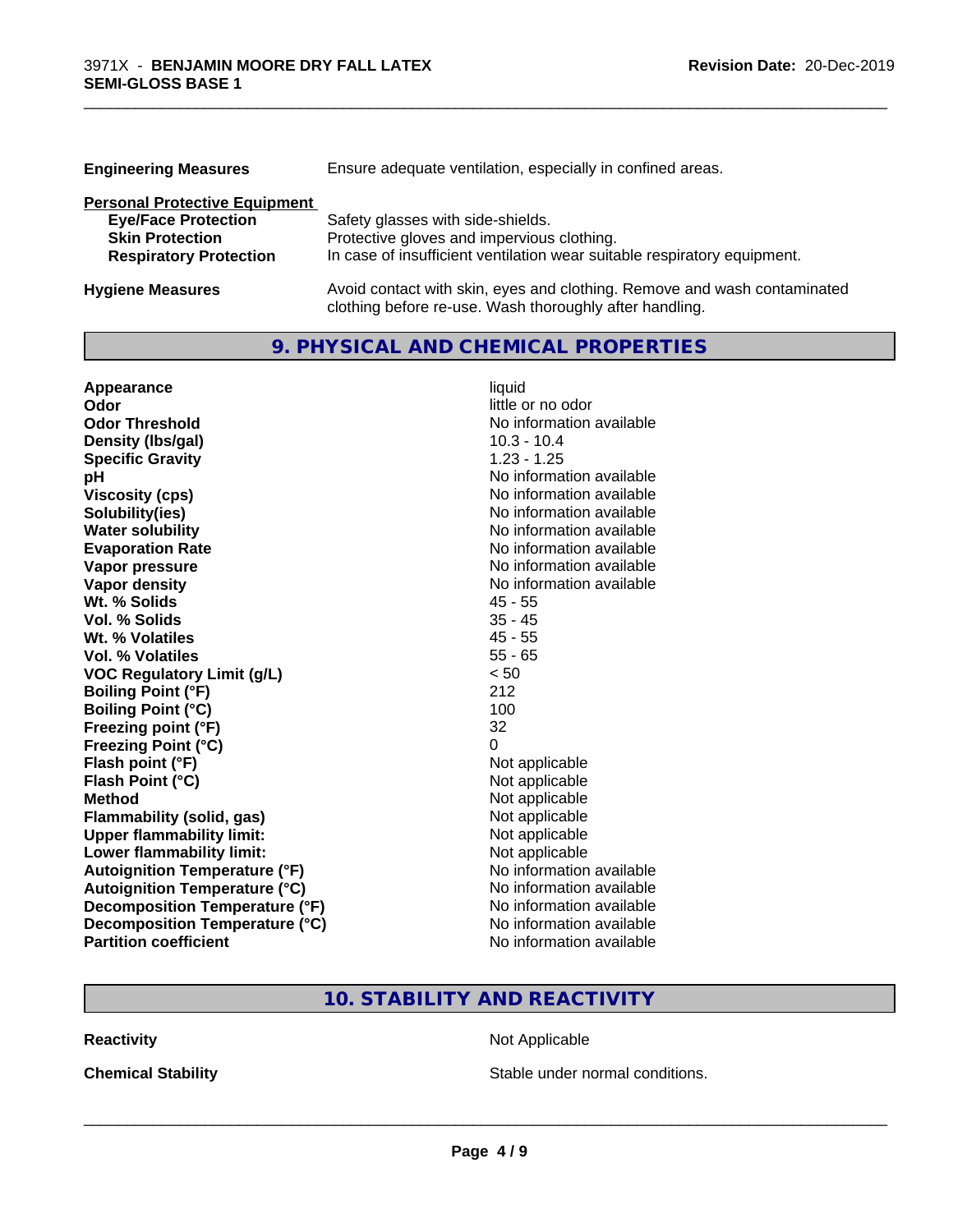| <b>Conditions to avoid</b>                                                                                                                                                                                                                                                                                                                                                                                                                                                                                                                                | Prevent from freezing.                                                                                                                                                                                                                                                                                                                                                                                                                   |                                                                                                                                                                      |                 |  |
|-----------------------------------------------------------------------------------------------------------------------------------------------------------------------------------------------------------------------------------------------------------------------------------------------------------------------------------------------------------------------------------------------------------------------------------------------------------------------------------------------------------------------------------------------------------|------------------------------------------------------------------------------------------------------------------------------------------------------------------------------------------------------------------------------------------------------------------------------------------------------------------------------------------------------------------------------------------------------------------------------------------|----------------------------------------------------------------------------------------------------------------------------------------------------------------------|-----------------|--|
| <b>Incompatible Materials</b>                                                                                                                                                                                                                                                                                                                                                                                                                                                                                                                             | No materials to be especially mentioned.                                                                                                                                                                                                                                                                                                                                                                                                 |                                                                                                                                                                      |                 |  |
| <b>Hazardous Decomposition Products</b><br>Possibility of hazardous reactions                                                                                                                                                                                                                                                                                                                                                                                                                                                                             |                                                                                                                                                                                                                                                                                                                                                                                                                                          | None under normal use.                                                                                                                                               |                 |  |
|                                                                                                                                                                                                                                                                                                                                                                                                                                                                                                                                                           |                                                                                                                                                                                                                                                                                                                                                                                                                                          | None under normal conditions of use.                                                                                                                                 |                 |  |
|                                                                                                                                                                                                                                                                                                                                                                                                                                                                                                                                                           |                                                                                                                                                                                                                                                                                                                                                                                                                                          | 11. TOXICOLOGICAL INFORMATION                                                                                                                                        |                 |  |
| <b>Product Information</b>                                                                                                                                                                                                                                                                                                                                                                                                                                                                                                                                |                                                                                                                                                                                                                                                                                                                                                                                                                                          |                                                                                                                                                                      |                 |  |
| Information on likely routes of exposure                                                                                                                                                                                                                                                                                                                                                                                                                                                                                                                  |                                                                                                                                                                                                                                                                                                                                                                                                                                          |                                                                                                                                                                      |                 |  |
| <b>Principal Routes of Exposure</b>                                                                                                                                                                                                                                                                                                                                                                                                                                                                                                                       | Eye contact, skin contact and inhalation.                                                                                                                                                                                                                                                                                                                                                                                                |                                                                                                                                                                      |                 |  |
| <b>Acute Toxicity</b>                                                                                                                                                                                                                                                                                                                                                                                                                                                                                                                                     |                                                                                                                                                                                                                                                                                                                                                                                                                                          |                                                                                                                                                                      |                 |  |
| <b>Product Information</b>                                                                                                                                                                                                                                                                                                                                                                                                                                                                                                                                | No information available                                                                                                                                                                                                                                                                                                                                                                                                                 |                                                                                                                                                                      |                 |  |
| Symptoms related to the physical, chemical and toxicological characteristics                                                                                                                                                                                                                                                                                                                                                                                                                                                                              |                                                                                                                                                                                                                                                                                                                                                                                                                                          |                                                                                                                                                                      |                 |  |
| <b>Symptoms</b>                                                                                                                                                                                                                                                                                                                                                                                                                                                                                                                                           | No information available                                                                                                                                                                                                                                                                                                                                                                                                                 |                                                                                                                                                                      |                 |  |
| Delayed and immediate effects as well as chronic effects from short and long-term exposure                                                                                                                                                                                                                                                                                                                                                                                                                                                                |                                                                                                                                                                                                                                                                                                                                                                                                                                          |                                                                                                                                                                      |                 |  |
| Eye contact<br><b>Skin contact</b><br><b>Inhalation</b><br>Ingestion<br><b>Sensitization</b><br><b>Neurological Effects</b><br><b>Mutagenic Effects</b><br><b>Reproductive Effects</b><br><b>Developmental Effects</b><br><b>Target organ effects</b><br><b>STOT - single exposure</b><br><b>STOT - repeated exposure</b><br>Other adverse effects<br><b>Aspiration Hazard</b><br><b>Numerical measures of toxicity</b><br>The following values are calculated based on chapter 3.1 of the GHS document<br><b>ATEmix (oral)</b><br><b>ATEmix (dermal)</b> | May cause slight irritation.<br>skin and cause irritation.<br>May cause irritation of respiratory tract.<br>No information available<br>No information available.<br>No information available.<br>No information available.<br>No information available.<br>No information available.<br>No information available.<br>No information available.<br>No information available.<br>No information available<br>57220 mg/kg<br>1208515 mg/kg | Substance may cause slight skin irritation. Prolonged or repeated contact may dry<br>Ingestion may cause gastrointestinal irritation, nausea, vomiting and diarrhea. |                 |  |
| <b>Component Information</b>                                                                                                                                                                                                                                                                                                                                                                                                                                                                                                                              |                                                                                                                                                                                                                                                                                                                                                                                                                                          |                                                                                                                                                                      |                 |  |
|                                                                                                                                                                                                                                                                                                                                                                                                                                                                                                                                                           |                                                                                                                                                                                                                                                                                                                                                                                                                                          |                                                                                                                                                                      |                 |  |
| Chemical name<br>Titanium dioxide                                                                                                                                                                                                                                                                                                                                                                                                                                                                                                                         | Oral LD50<br>> 10000 mg/kg (Rat)                                                                                                                                                                                                                                                                                                                                                                                                         | Dermal LD50                                                                                                                                                          | Inhalation LC50 |  |
| 13463-67-7                                                                                                                                                                                                                                                                                                                                                                                                                                                                                                                                                |                                                                                                                                                                                                                                                                                                                                                                                                                                          |                                                                                                                                                                      |                 |  |

\_\_\_\_\_\_\_\_\_\_\_\_\_\_\_\_\_\_\_\_\_\_\_\_\_\_\_\_\_\_\_\_\_\_\_\_\_\_\_\_\_\_\_\_\_\_\_\_\_\_\_\_\_\_\_\_\_\_\_\_\_\_\_\_\_\_\_\_\_\_\_\_\_\_\_\_\_\_\_\_\_\_\_\_\_\_\_\_\_\_\_\_\_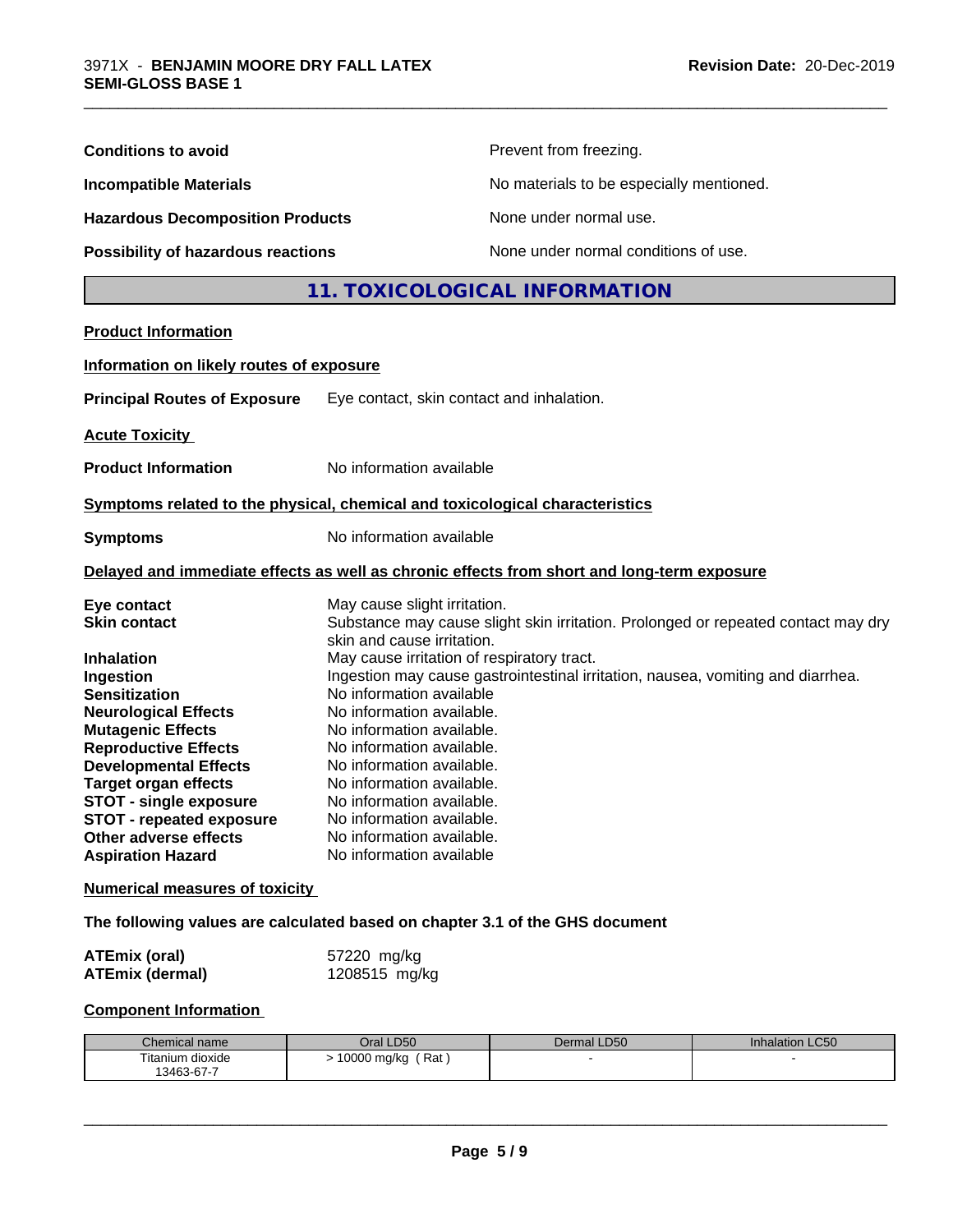#### 3971X - **BENJAMIN MOORE DRY FALL LATEX SEMI-GLOSS BASE 1**

| Kaolin<br>1332-58-7                                                                           | $>$ 5000 mg/kg (Rat) | $>$ 5000 mg/kg (Rat) |  |
|-----------------------------------------------------------------------------------------------|----------------------|----------------------|--|
| Propanoic acid, 2-methyl-,<br>monoester with<br>2,2,4-trimethyl-1,3-pentanediol<br>25265-77-4 | $=$ 3200 mg/kg (Rat) | > 15200 mg/kg (Rat)  |  |

\_\_\_\_\_\_\_\_\_\_\_\_\_\_\_\_\_\_\_\_\_\_\_\_\_\_\_\_\_\_\_\_\_\_\_\_\_\_\_\_\_\_\_\_\_\_\_\_\_\_\_\_\_\_\_\_\_\_\_\_\_\_\_\_\_\_\_\_\_\_\_\_\_\_\_\_\_\_\_\_\_\_\_\_\_\_\_\_\_\_\_\_\_

#### **Carcinogenicity**

*The information below indicateswhether each agency has listed any ingredient as a carcinogen:.*

| Chemical<br>name                   | <b>IARC</b>                    | <b>NTP</b> | <b>OCU</b><br>∪אח |
|------------------------------------|--------------------------------|------------|-------------------|
|                                    | . .<br>2B<br>Human<br>Possible |            | ∟isted<br>.       |
| .<br><br>dioxide<br><b>itanium</b> | Carcinogen                     |            |                   |

• Although IARC has classified titanium dioxide as possibly carcinogenic to humans (2B), their summary concludes: "No significant exposure to titanium dioxide is thought to occur during the use of products in which titanium dioxide is bound to other materials, such as paint."

#### **Legend**

IARC - International Agency for Research on Cancer NTP - National Toxicity Program OSHA - Occupational Safety & Health Administration

**12. ECOLOGICAL INFORMATION**

#### **Ecotoxicity Effects**

The environmental impact of this product has not been fully investigated.

#### **Product Information**

#### **Acute Toxicity to Fish**

No information available

#### **Acute Toxicity to Aquatic Invertebrates**

No information available

#### **Acute Toxicity to Aquatic Plants**

No information available

#### **Persistence / Degradability**

No information available.

#### **Bioaccumulation**

There is no data for this product.

#### **Mobility in Environmental Media**

No information available.

#### **Ozone**

No information available

#### **Component Information**

**Acute Toxicity to Fish**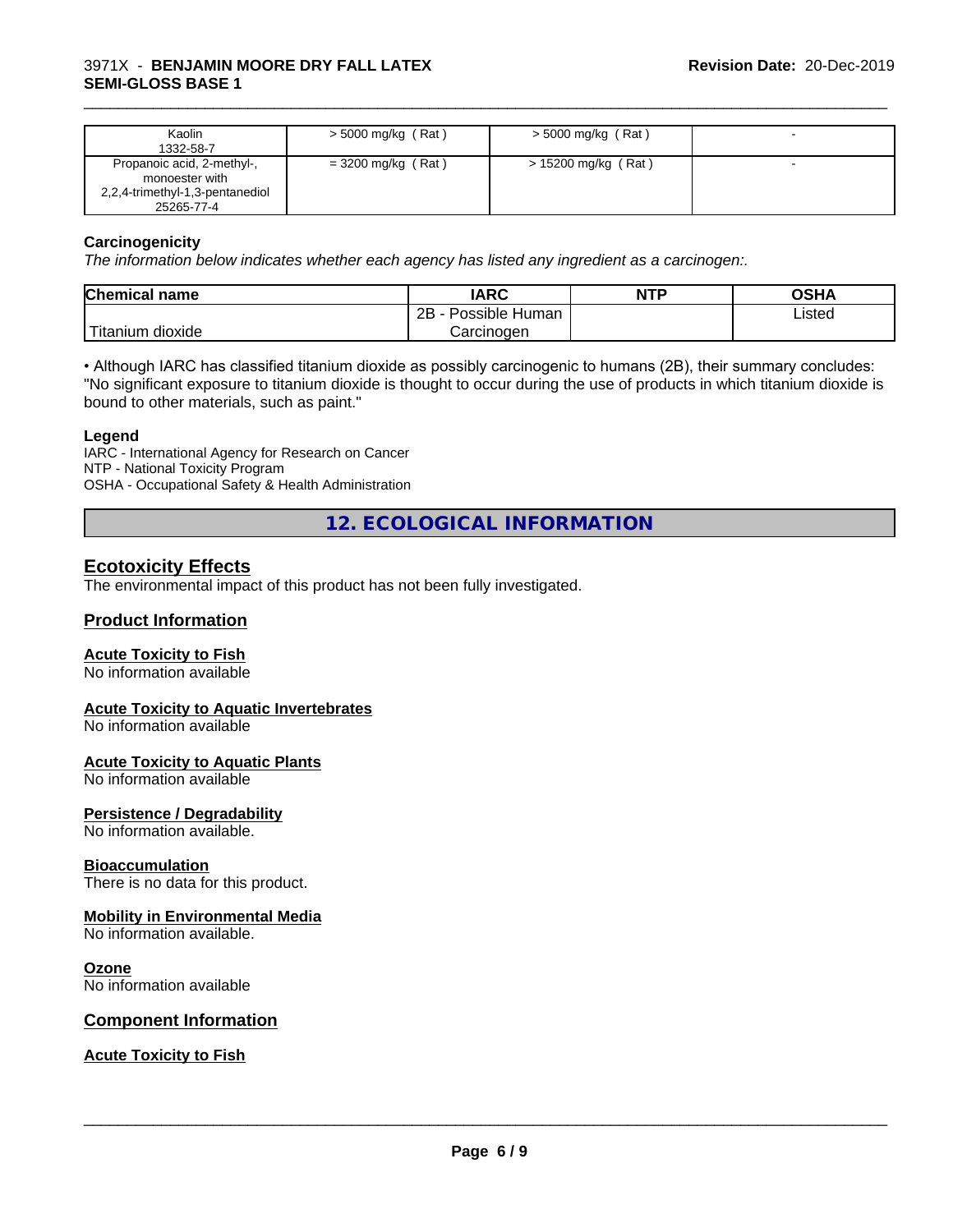#### Titanium dioxide

 $LC50:$  > 1000 mg/L (Fathead Minnow - 96 hr.)

#### **Acute Toxicity to Aquatic Invertebrates**

No information available

#### **Acute Toxicity to Aquatic Plants**

No information available

|                              | 13. DISPOSAL CONSIDERATIONS                                                                                                                                                                                               |
|------------------------------|---------------------------------------------------------------------------------------------------------------------------------------------------------------------------------------------------------------------------|
| <b>Waste Disposal Method</b> | Dispose of in accordance with federal, state, and local regulations. Local<br>requirements may vary, consult your sanitation department or state-designated<br>environmental protection agency for more disposal options. |
|                              | 14. TRANSPORT INFORMATION                                                                                                                                                                                                 |
| <b>DOT</b>                   | Not regulated                                                                                                                                                                                                             |
| <b>ICAO / IATA</b>           | Not regulated                                                                                                                                                                                                             |
| <b>IMDG/IMO</b>              | Not regulated                                                                                                                                                                                                             |
|                              | <b>15. REGULATORY INFORMATION</b>                                                                                                                                                                                         |
|                              |                                                                                                                                                                                                                           |

\_\_\_\_\_\_\_\_\_\_\_\_\_\_\_\_\_\_\_\_\_\_\_\_\_\_\_\_\_\_\_\_\_\_\_\_\_\_\_\_\_\_\_\_\_\_\_\_\_\_\_\_\_\_\_\_\_\_\_\_\_\_\_\_\_\_\_\_\_\_\_\_\_\_\_\_\_\_\_\_\_\_\_\_\_\_\_\_\_\_\_\_\_

## **International Inventories**

| <b>TSCA: United States</b> | Yes - All components are listed or exempt. |
|----------------------------|--------------------------------------------|
| <b>DSL: Canada</b>         | Yes - All components are listed or exempt. |

## **Federal Regulations**

#### **SARA 311/312 hazardous categorization**

| Acute health hazard               | Nο |
|-----------------------------------|----|
| Chronic Health Hazard             | Nο |
| Fire hazard                       | N٥ |
| Sudden release of pressure hazard | Nο |
| Reactive Hazard                   | Nο |

#### **SARA 313**

Section 313 of Title III of the Superfund Amendments and Reauthorization Act of 1986 (SARA). This product contains a chemical or chemicals which are subject to the reporting requirements of the Act and Title 40 of the Code of Federal Regulations, Part 372:

*None*

#### **Clean Air Act,Section 112 Hazardous Air Pollutants (HAPs) (see 40 CFR 61)**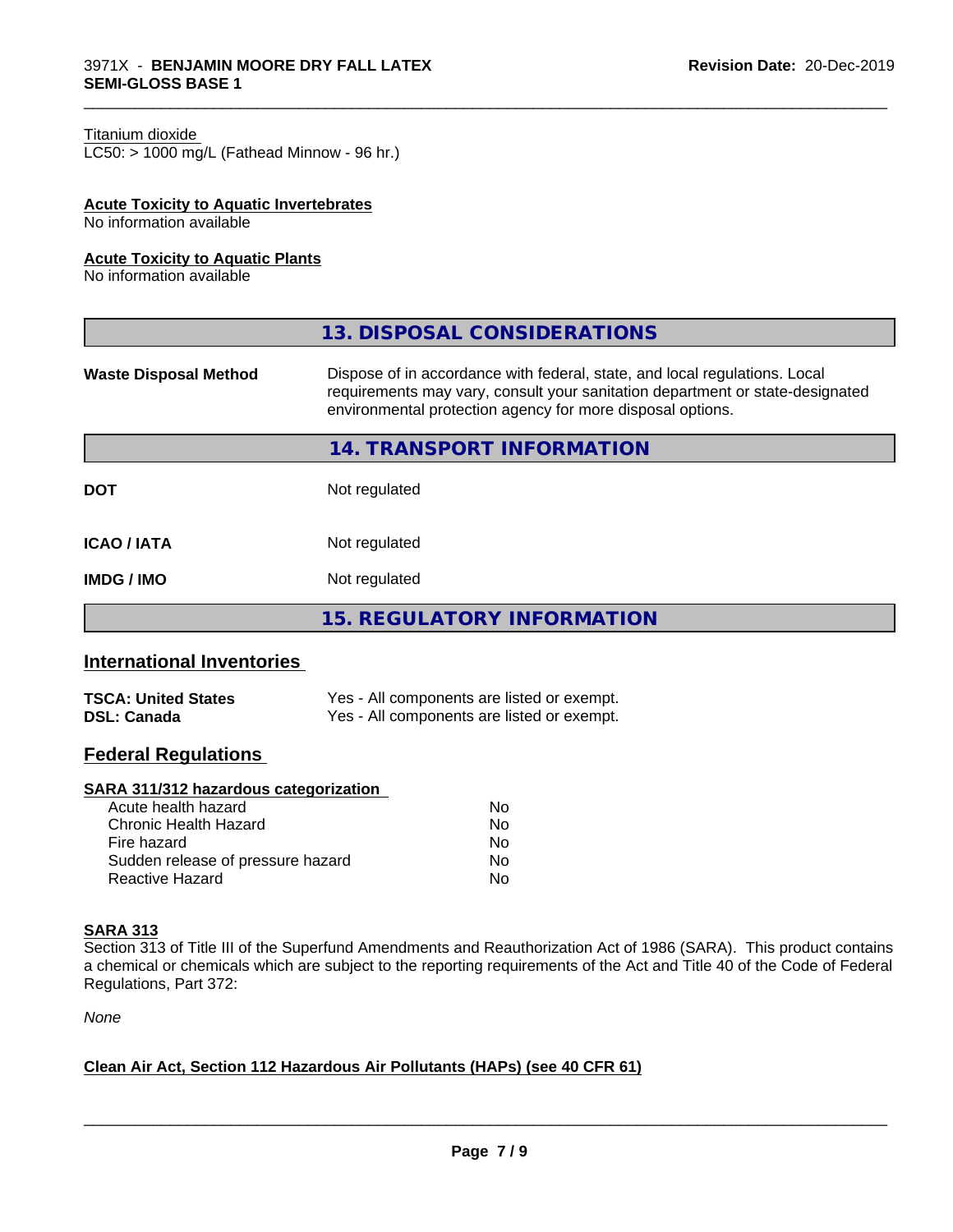This product contains the following HAPs:

*None*

## **US State Regulations**

#### **California Proposition 65**

**A** WARNING: Cancer and Reproductive Harm– www.P65warnings.ca.gov

#### **State Right-to-Know**

| <b>Chemical name</b> | <b>Massachusetts</b> | <b>New Jersey</b> | Pennsylvania |
|----------------------|----------------------|-------------------|--------------|
| Water                |                      |                   |              |
| Titanium dioxide     |                      |                   |              |
| Limestone            |                      |                   |              |
| Kaolin               |                      |                   |              |
| Silica amorphous     |                      |                   |              |

\_\_\_\_\_\_\_\_\_\_\_\_\_\_\_\_\_\_\_\_\_\_\_\_\_\_\_\_\_\_\_\_\_\_\_\_\_\_\_\_\_\_\_\_\_\_\_\_\_\_\_\_\_\_\_\_\_\_\_\_\_\_\_\_\_\_\_\_\_\_\_\_\_\_\_\_\_\_\_\_\_\_\_\_\_\_\_\_\_\_\_\_\_

#### **Legend**

X - Listed

## **16. OTHER INFORMATION**

| HMIS                | <b>Health:</b> 1 | <b>Flammability: 0</b> | <b>Reactivity: 0</b> | $PPE: -$ |
|---------------------|------------------|------------------------|----------------------|----------|
| <b>LIMIC Logand</b> |                  |                        |                      |          |

#### **HMIS Legend** 0 - Minimal Hazard

- 1 Slight Hazard
- 2 Moderate Hazard
- 3 Serious Hazard
- 4 Severe Hazard
- **Chronic Hazard**

X - Consult your supervisor or S.O.P. for "Special" handling instructions.

*Note: The PPE rating has intentionally been left blank. Choose appropriate PPE that will protect employees from the hazards the material will present under the actual normal conditions of use.*

*Caution: HMISÒ ratings are based on a 0-4 rating scale, with 0 representing minimal hazards or risks, and 4 representing significant hazards or risks. Although HMISÒ ratings are not required on MSDSs under 29 CFR 1910.1200, the preparer, has chosen to provide them. HMISÒ ratings are to be used only in conjunction with a fully implemented HMISÒ program by workers who have received appropriate HMISÒ training. HMISÒ is a registered trade and service mark of the NPCA. HMISÒ materials may be purchased exclusively from J. J. Keller (800) 327-6868.*

 **WARNING!** If you scrape, sand, or remove old paint, you may release lead dust. LEAD IS TOXIC. EXPOSURE TO LEAD DUST CAN CAUSE SERIOUS ILLNESS, SUCH AS BRAIN DAMAGE, ESPECIALLY IN CHILDREN. PREGNANT WOMEN SHOULD ALSO AVOID EXPOSURE.Wear a NIOSH approved respirator to control lead exposure. Clean up carefully with a HEPA vacuum and a wet mop. Before you start, find out how to protect yourself and your family by contacting the National Lead Information Hotline at 1-800-424-LEAD or log on to www.epa.gov/lead.

**Prepared By** Product Stewardship Department